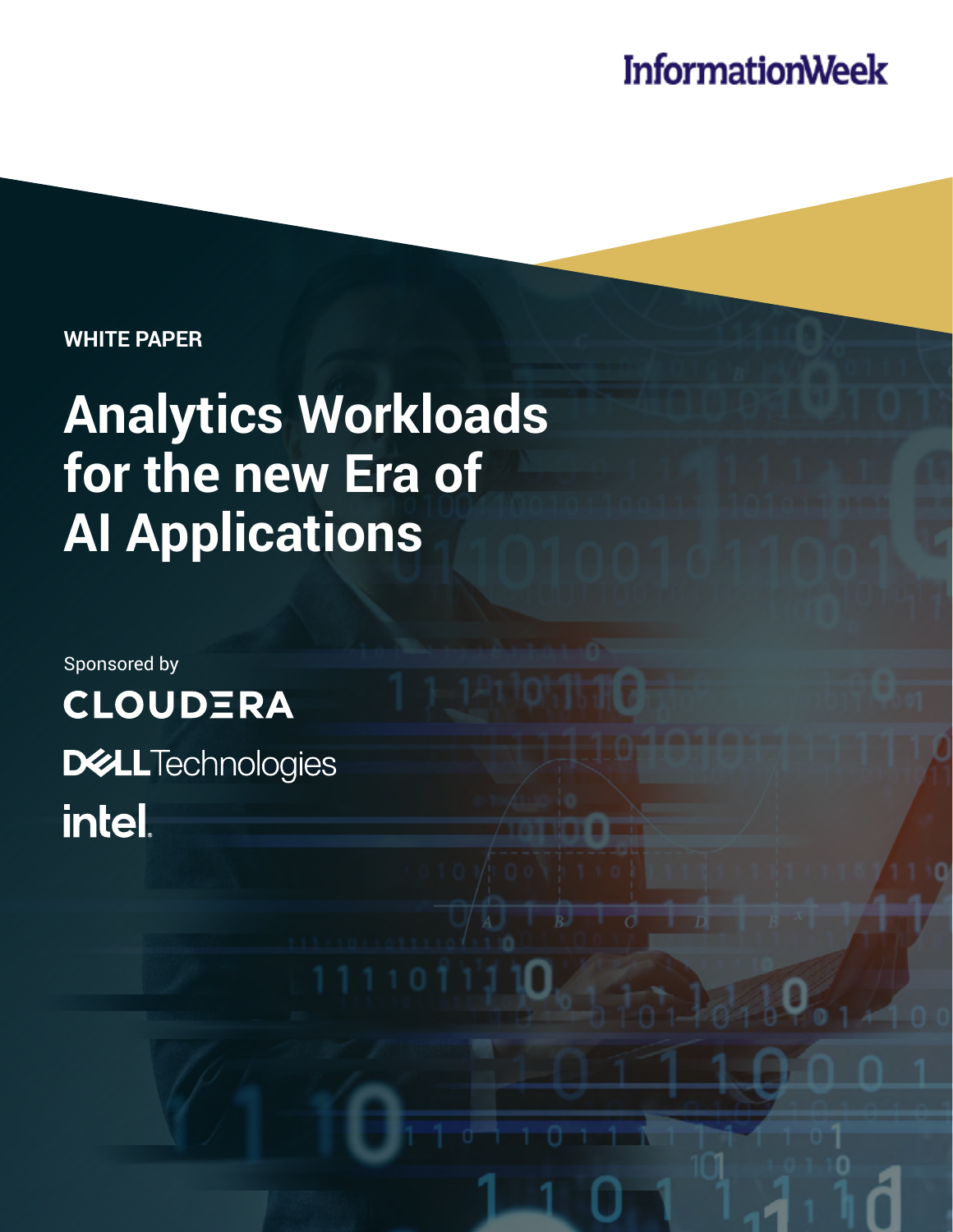#### **Business Trends and Challenges**

Data is fundamental to creating efficient business operations, discovering new revenue opportunities, and delivering exceptional customer experience. As the world becomes increasingly technology-centric, with an ever-growing number of data sources and streams, enterprises are facing the challenge of making sense of the staggering volume and diversity of data using traditional data processing application software. One effective and most proven way of dealing with such large and complex volume of data is with the help of modern Big Data Analytics workloads solutions using Artificial Intelligence (AI) techniques, implementing Machine Learning (ML) algorithms. In fact, enterprises across the world are embracing an "AI-first" approach to mature their analytics capabilities and become more data-driven.

Big Data workloads and ever-growing data require big compute and storage. Many organizations equated that need to public cloud. The public cloud allowed for high availability and rapid scaling of compute resources to enable Big Data AI/ML applications while reducing infrastructure complexity and enhancing business agility.

Many organizations discovered that relying solely on the public cloud can get expensive fast. With advances in compute, storage, networking, and containerization technologies, running Big Data analytics in the public cloud is no longer the de-facto option. Sure, for small-scale applications (less than 1 petabyte of data), the public cloud typically presents a viable and cost-effective option. However, large-scale environments with many petabytes of data can benefit more from an on-premises solution.

The trend most prevalent in the industry today is the adoption of a hybrid cloud approach. According to 451 Research, 85% of enterprise leaders would like

to be able to run their analytics workloads in multiple cloud/datacenter environments**[1](#page-3-0)**. These findings are echoed by IDC, which predicts that by 2022, over 90% of enterprises worldwide will be relying on a mix of on-premises private clouds, public clouds, and legacy platforms to meet their infrastructure needs**<sup>2</sup>**. Why hybrid cloud? Because it provides the optimal solution to universal pain points experienced by enterprises worldwide.

### **Customer Pain Points**

#### **Business**

"Business" pain point refers to the problem an organization is trying to solve using Big Data Analytics. The pain point here is how to deploy data and analytics to more end-users to drive more value from data faster – to innovate and differentiate.

#### Financial

Once the analytics to support business use cases are figured out, an organization needs to decide where it will run its AI applications to maximize cost savings. Business imperatives drive the most optimal mix of infrastructures. Traditionally, the options were the public cloud or on-premises data center, with organizations trying to figure out the trade-offs between CAPEX and OPEX.

#### Risk

Regardless of where deployed, the deployment should ensure the organization as a whole remains within the boundaries of corporate, industry, or regulatory compliance. Enterprises need to weigh the risks of implementation complexity, cloud vendor lock-in, data and system security, data locality/sovereignty, resource contention, and governmental compliance.

#### References:

1. 451 Research, The Future of Enterprise Data and Analytics is Hybrid, [https://www.cloudera.com/content/dam/www/](https://www.cloudera.com/content/dam/www/marketing/resources/analyst-reports/the-future-of-enterprise-data-and-analytics-is-hybrid.pdf.landing.html
) [marketing/resources/analyst-reports/the-future-of-enterprise-data-and-analytics-is-hybrid.pdf.landing.html](https://www.cloudera.com/content/dam/www/marketing/resources/analyst-reports/the-future-of-enterprise-data-and-analytics-is-hybrid.pdf.landing.html
)

2. IDC, IDC Expects 2021 to Be the Year of Multi-Cloud as Global COVID-19 Pandemic Reaffirms Critical Need for Business Agility, 31 March 2020, [https://www.idc.com/getdoc.jsp?containerId=prMETA46165020](https://www.idc.com/getdoc.jsp?containerId=prMETA46165020
)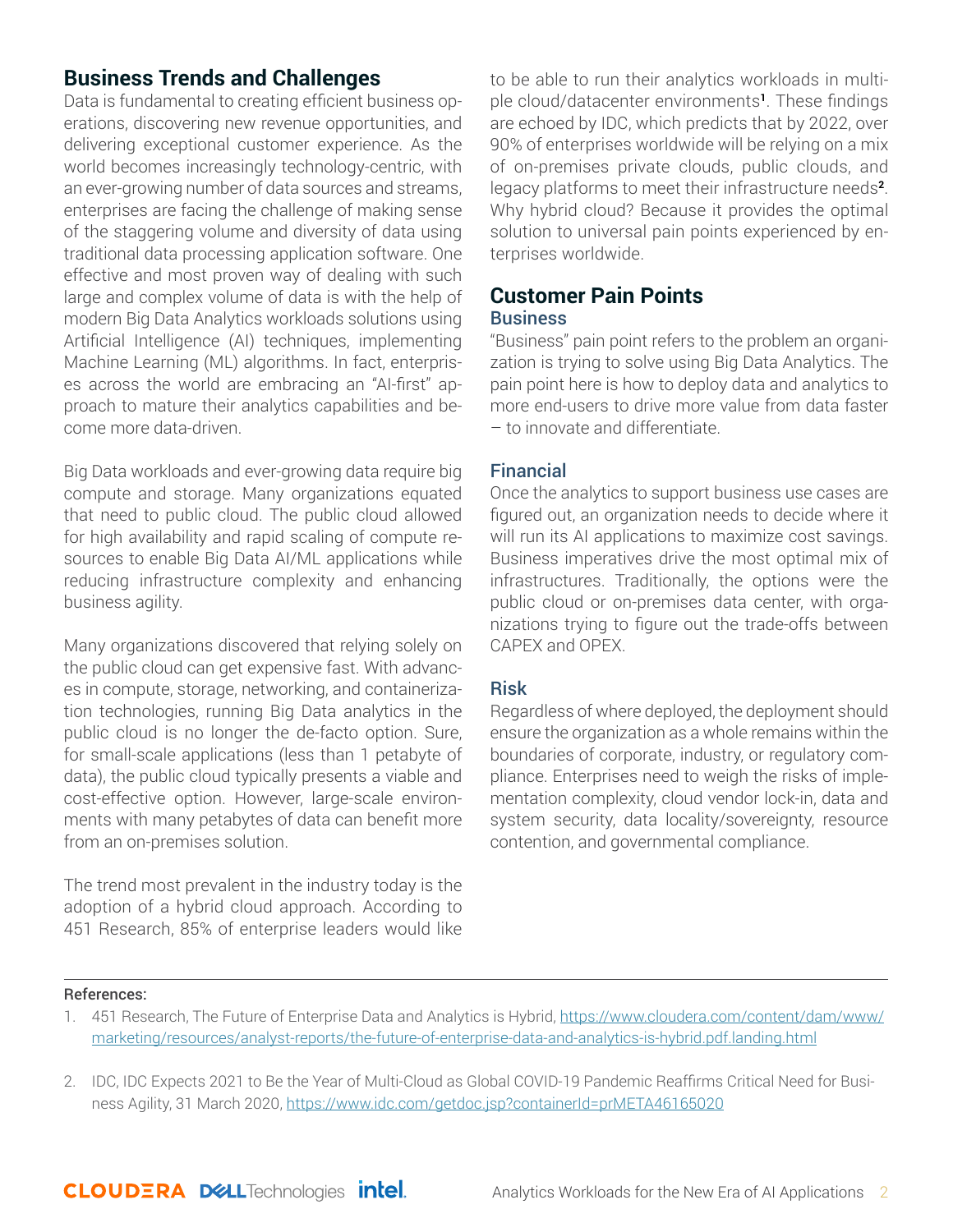#### **Solution – Cloudera/Dell/Intel Private Cloud**

The good news is that there is a solution to these business pain points, and that solution is private cloud. The private cloud reduces the financial burden of the public cloud, while also addressing the shortcomings of a monolithic, on-premises data center. For example, the monolithic data center approach introduces resource contention and upgradability challenges, which lead to low resource ROI, increased risk, operational inefficiencies, and "long time to value" for deploying new analytics use cases. If only it were possible to turn your enterprise data center into a private cloud — now it is!

In partnership, Cloudera/Dell/Intel provides a solution for running Big Data AI/ML analytics workloads in a private cloud. This joint solution enables the flexibility of public cloud on-premises while also providing a stepping stone for enterprises to adopt hybrid cloud architectures in the future. The solution consists of Cloudera Data Platform (CDP) Private Cloud running on Dell PowerEdge servers interconnected with Dell EMC PowerSwitch hardware for cluster networking. Compute is provided by Intel CPUs, featuring Intel's latest technologies supporting complex AI and data analytics applications. Additionally, the orchestration layer is handled by OpenShift containerization technologies to enable application and management flexibility, high availability, and resource optimization. The joint solution benefits are:

- Faster time to value
- Improved cost
- Reduced risk

Ultimately, Cloudera/Dell/Intel's private cloud platform enables agility and flexibility of the public cloud while also providing the security and control of the enterprise data center.

#### **Use Cases for Cloudera CDP Private Cloud running on Dell/Intel**

#### Financials – Anti-Money Laundering (AML)

Financial crime is on the rise. As strategies of attack evolve over time and risks become increasingly sophisticated, banks and financial institutions are under mounting pressure to develop intelligent risk-control systems. A rising area of concern is money laundering.

Detecting this kind of fraud requires sifting through a massive quantity of financial transactions and using AI/ML to establish patterns. China UnionPay was one of the early adopters of Intel's technology-based intelligent, artificial neural-network risk-control system. Running a platform based on Cloudera and Apache Spark, China UnionPay demonstrated the value of using machine learning to drive proactive, highly efficient, and accurate risk identification and mitigation workflow, boosting the accuracy of AML detections by 60%.

[Success story reference -](https://www.intel.com/content/www/us/en/financial-services-it/union-pay-case-study.html) UnionPay

#### **Sales**

Big Data AI analytics is revolutionizing the field of sales. Increasing the quality of sales leads, providing insights into which content is most effective at each stage of the sales cycle, inventory planning, product review sentiment analysis, store foot traffic optimization, revenue forecasting – the list goes on. These are all use cases where Big Data is making a contribution to the world of sales. Shoppermotion is another successful use case that leveraged the power of Cloudera, Dell, and Intel. They created an IoT architecture for their clients using Cloudera to ingest, store, and analyze streaming sensor data. In each Shoppermotion-supported physical retail store location, small beacons are attached to the shopping carts and baskets. These beacons transmit a signal every second to Bluetooth sensors in the ceiling to track the shopper while in-store. The sensors capture the customers' behavior in real-time  $-$  in which aisles they shop, which direction they approach the aisle, and even how long they dwell in front of different items.

[Success story reference -](https://www.cloudera.com/about/customers/shoppermotion.html) Shoppermotion

#### **Healthcare**

A big use case for data science in healthcare is in pharmaceuticals. More specifically, pharma companies rely on AI analytics to find participants for drug trials and help interpret findings. The exponential growth of new data types and data sources are propelling pharmaceutical companies to rethink their approach to data. Pharma organizations receive data from various sources – electronic health records, insurance claims, real-world evidence, clinical trials, patient monitors, and wearables  $-$  all of which enter the data ecosystem from disparate providers, facilities, and organizations. These diverse data sets help researchers better understand how diseases develop, uncover patterns